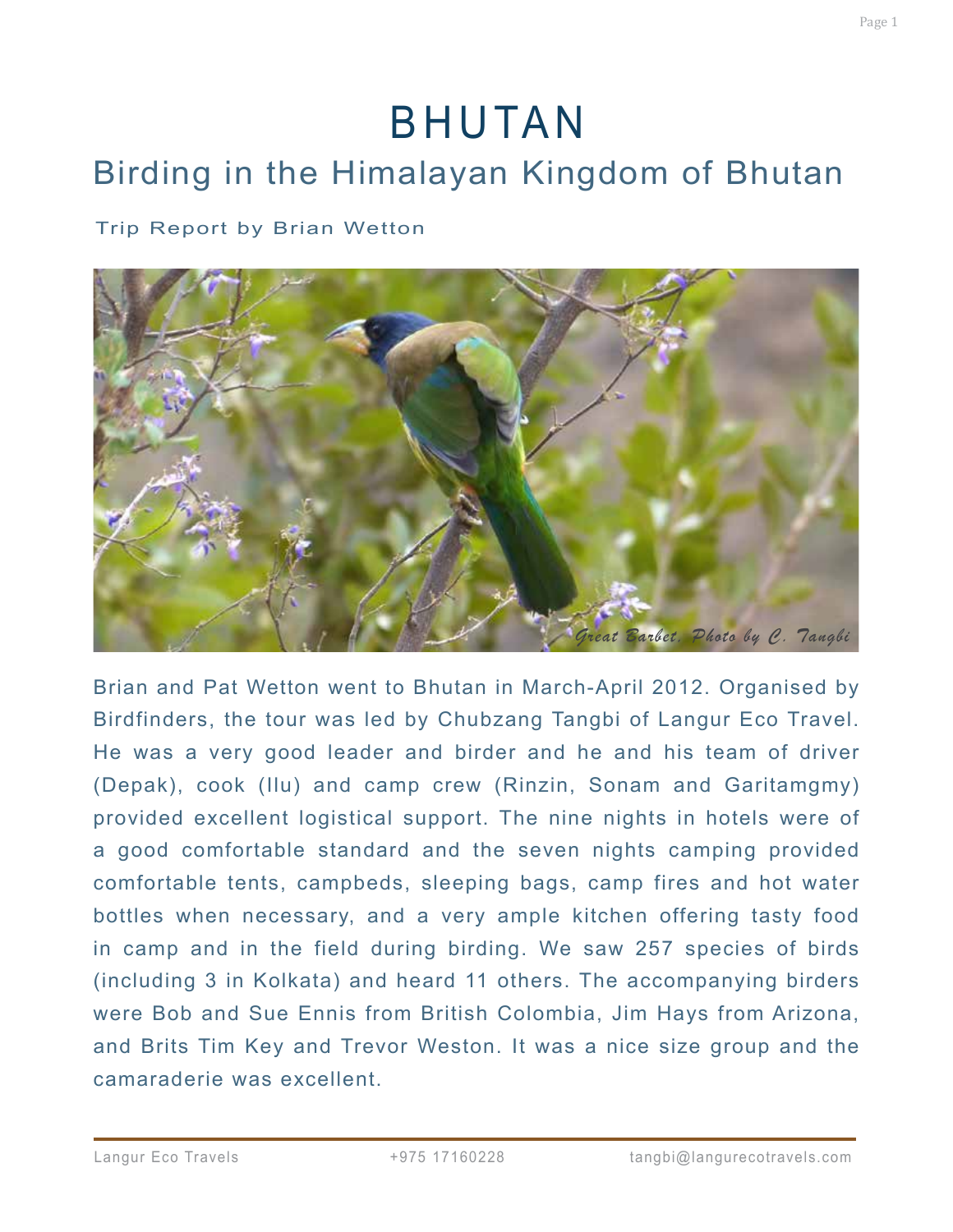#### **ITINERARY:**

- **26th March -** Heathrow to Kolkata via Doha with Qatar Airways
- **27th March -** Drukair flight to Paro (Khangkhu Hotel). Birding the Paa Chhu (PA) and Lower Chele La (CL)
- **28th March Chele La and Paa Chhu and the on to Thimphu (TP) (Riverview Hotel) and** its sewage works
- **29th March -** Dochu La (DL), trail to Lumetsawa (LS) and to Punakha (Meri Puensum Resort) and Pho Chhu (PC)
- **30th March -** Tashithang (TS) in Jigme Dorji Nat. Park and Mo Chhu (MC). Punakha Dzong & Meri Puensum
- **31st March -** Nobding Valley (NV) and Phobjikha Valley (PV) to camp at Pele La (PL)
- Pele La, Chendibji Valley (CV) to Trongsa (Yangkhil Resort) and upper Shemgang Road (ZR) **1st April -**
- Shemgang Road via Kuenga Rubten & Langthel to camp at Wangduegang **2nd April -**
- Shemgang Road to Shemgang and Tingtibi Road (TT) to camp at Tingtibi **3rd April -**
- Return on Tingtibi Road & Shemgang Road to Trongsa (Yangkhil Resort) **4th April -**
- Yotong La (YL), Bumthang, Chamkhar Chhu (CC), Jakar, Shelthang La (SL) & camp at Ura **5th April -**
- Ura, over Thrumshing La (TL) to Sengor (SG) and Lingmethang Road (LR) to Yongkola camp **6th April -**
- Upper and lower Lingmethang Road. Camp at Yongkola **7th April -**
- Upper and lower Lingmethang Road. Camp at Yongkola **8th April -**
- Lingmethang Road, Thrumshing La and Shelthang La to Jakar (Gongkhar Hotel) **9th April -**
- **10th April -** Yotong La to Trongsa, Chendibji Valley, Nobding Valley & Wangdue Phodrang (Puna Cottages)
- **11th April -** Lampelri Botanic Gardens (LG) & Dochu La to Paro (Khangkhu Hotel) and Paa Chhu
- **12th April -** Depart Paro via Drukair flight to Kolkata (Pearl Hotel). City tour of Kolkata
- **13th April -** Qatar Airways flights via Doha to Heathrow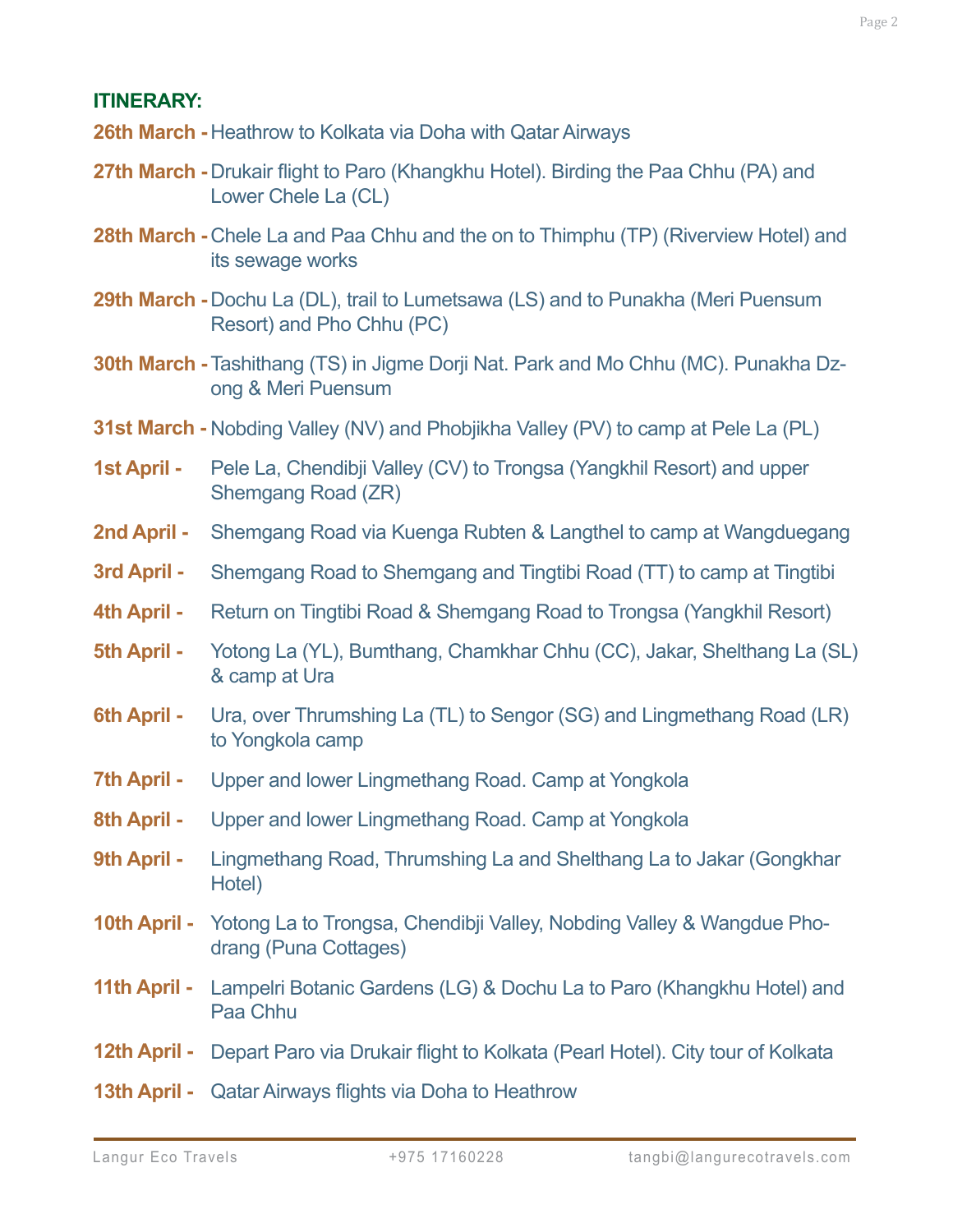# **Paa Chhu**

Glacial fed river running through Paro with shingle islets, rocky bluffs, marsh and adjoining pastures

# **Chele La**

Road west of Paro leading to a pass at 3988 metres. Blue Pine forest, pastures and rocky crags.

# **Thimphu**

Marsh nearly destroyed by development and sewage works with no official access.

# **Dochu La**

Pass at 3200 metres between Thimphu and Punakha. Cloud forest with pine, rhododendrons and Daphne scrub

# **Lumetsawa Trail**

Seven kilometre trail through pine forest to Lumetsawa from Dochu La

#### **Pho Chhu and Mo Chhu**

Glacial fed rivers north of Punakha with gravels and adjoining forest

# **Tashithang (Jigme Dorji National Park)**

Road north of Punakha leading along the Mo Chhu into the huge forested National Park.

# **Nobding Valley**

A valley leading up to the village of Nobding on the road between Wangdue and the Pele La. Upper slopes are well-forested whilst the lower slopes contain cultivation terraces.

# **Phobjikha Valley**

A high valley south of the road to Pele La with extensive grassland pasture and some arable land. The traditional wintering site of Black-necked Cranes.

#### **Pele La**

A high pass (3420 metres) between Wangdue and Trongsa with the high Himalayas to its north. Pine, bamboo and rocky screes and scars are all present

#### **Chendibji Valley**

A valley between the villages of Rukubji and Chendibji on the road from Pele La to Trongsa. Contains agricultural terraces and forest fringes with rhododendron at higher levels

# **Shemgang Road and Tingtibi Road**

Leading south from Trongsa towards the Indian border at Gelephu, these roads gradually fall in altitude to the town of Shemgang and then to some 500 metres at Tingtibi. The road traverses mixed deciduous forest, open scrub and bamboo and is crossed by several rocky streams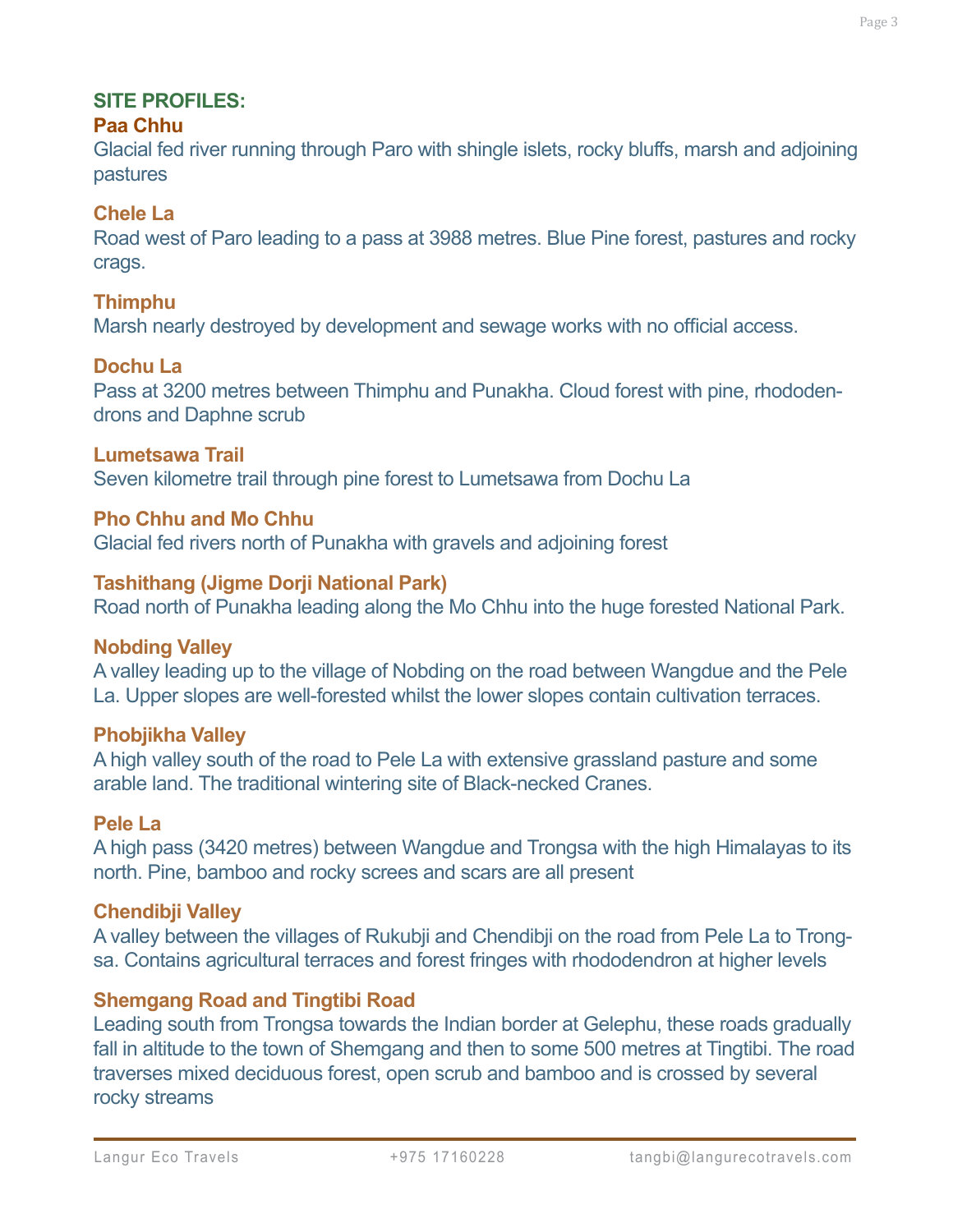#### **Yotong La**

Another pass at 3440 metres between Trongsa and the Bumthang Valley, it has pine forest, bamboo and rocky outcrops

#### **Chamkhar Chu**

A glacial-fed river running through Jakar with gravel beds

#### **Shelthang La and Thrumshing La**

Further high passes (3500 and 3990 metres respectively) east of Bumthang with pine and fir forest and rocky outcrops

#### **Sengor**

A cultivated area around the village of the same name at the western end of the Lingmethang Road

#### **Lingmethang Road**

Between Sengor and Mongar lies the village of Lingmethang and the road leading to it from Sengor is a steep, winding forested road cutting through several altitudinal zones. The mixed deciduous forest with patches of bamboo contain a high biodiversity of plants and animals and it is considered one of the birding hot-spots of Asia.

#### **Lampelri Botanic Gardens**

An area of mixed deciduous and pine forest near Wangdue with forest nursery and bamboo plantations



# **Sites Visited**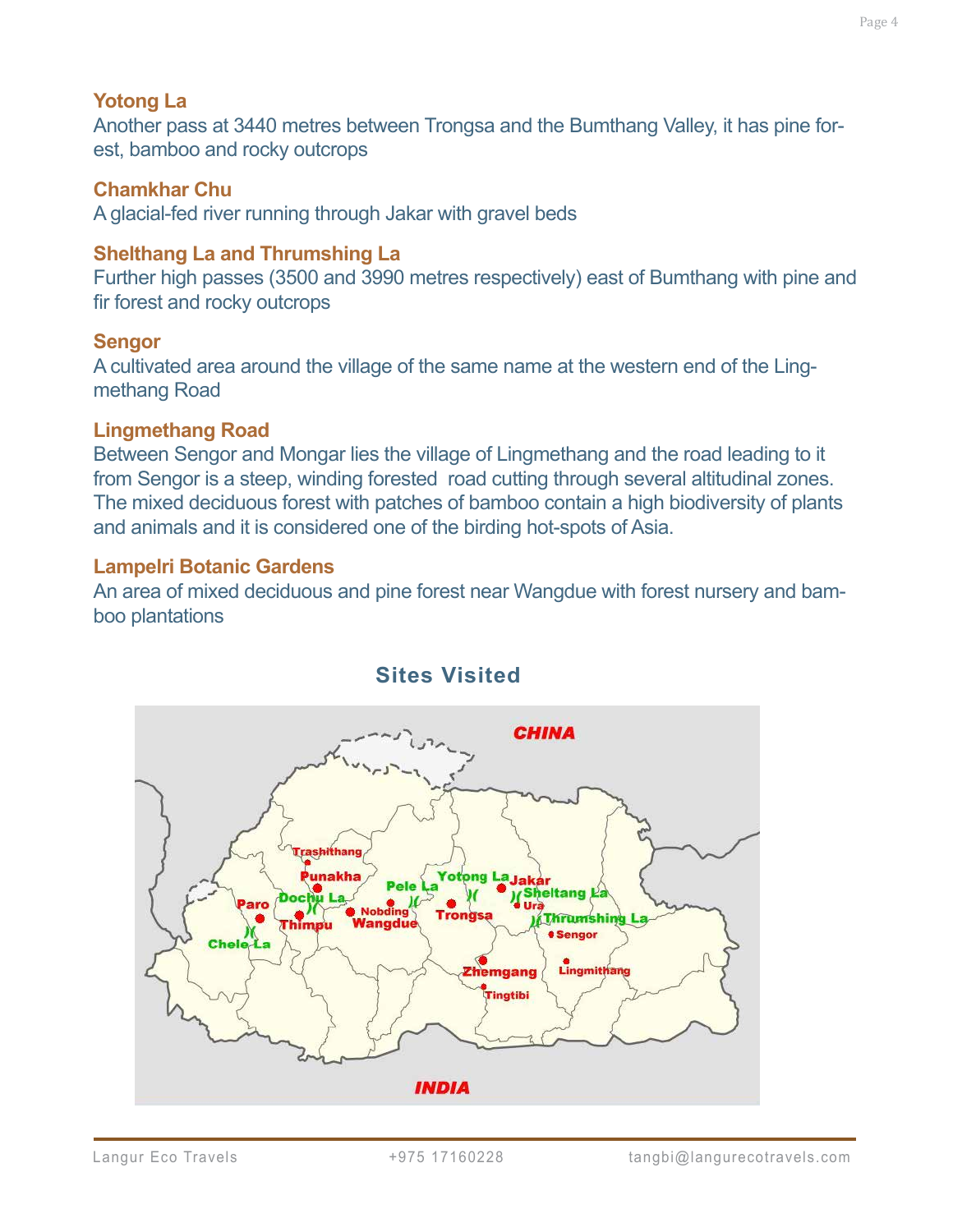# **BIRDS RECORDED (See Itinerary for site codes)**

| <b>Species</b>                     | <b>No. Days</b> | <b>Max</b>     | <b>Sites</b>       |
|------------------------------------|-----------------|----------------|--------------------|
| <b>Great Cormorant</b>             | $5\phantom{.}$  | 30             | PA, PC. MC, ZR     |
| <b>Grey Heron</b>                  | 1               | 1              | PC                 |
| White-bellied Heron                | $\mathbf{1}$    | 1              | PC                 |
| <b>Black-necked Crane</b>          | 1               | $\overline{2}$ | PV                 |
| <b>Ruddy Shelduck</b>              | $\overline{2}$  | $20+$          | TP,PC              |
| Goosander                          | $\overline{2}$  | $\overline{2}$ | PC,CC              |
| Mallard                            | $\overline{2}$  | 2              | PA                 |
| Teal                               | $\overline{2}$  | 5              | <b>CV</b>          |
| <b>Black Kite</b>                  | $\mathbf 1$     | <b>NC</b>      | Kolkata            |
| Himalayan Griffon                  | $\mathfrak{B}$  | $30+$          | <b>CV</b>          |
| <b>Crested Serpent-Eagle</b>       | $6\phantom{1}$  | 1              | PC, NV, ZR, TR, LR |
| Northern Goshawk                   | $\mathbf{1}$    | 1              | <b>CV</b>          |
| Sparrowhawk                        | $\mathbf 1$     | 1              | PA                 |
| <b>Besra</b>                       | 1               | 1              | <b>TR</b>          |
| Common/Himalayan Buzzard           | $\overline{2}$  | $\overline{2}$ | CL, YL             |
| <b>Black Eagle</b>                 | 5               | $\overline{2}$ | LS, ZR, TR, LR, CV |
| Mountain Hawk-Eagle                | $\overline{9}$  | $4+$           | various            |
| Kestrel                            | 8               | 3              | various            |
| <b>Hill Partridge</b>              | 12              | H              | various            |
| <b>Chestnut-breasted Partridge</b> | $\overline{2}$  | H              | ZR, TR             |
| <b>Blood Pheasant</b>              | 3               | $10+$          | CL,TL              |
| Satyr Tragopan                     | 3               | $\mathbf{1}$   | PL, SL, TL         |
| Himalayan Monal                    | $\overline{2}$  | $\overline{2}$ | PL, Tangsibi       |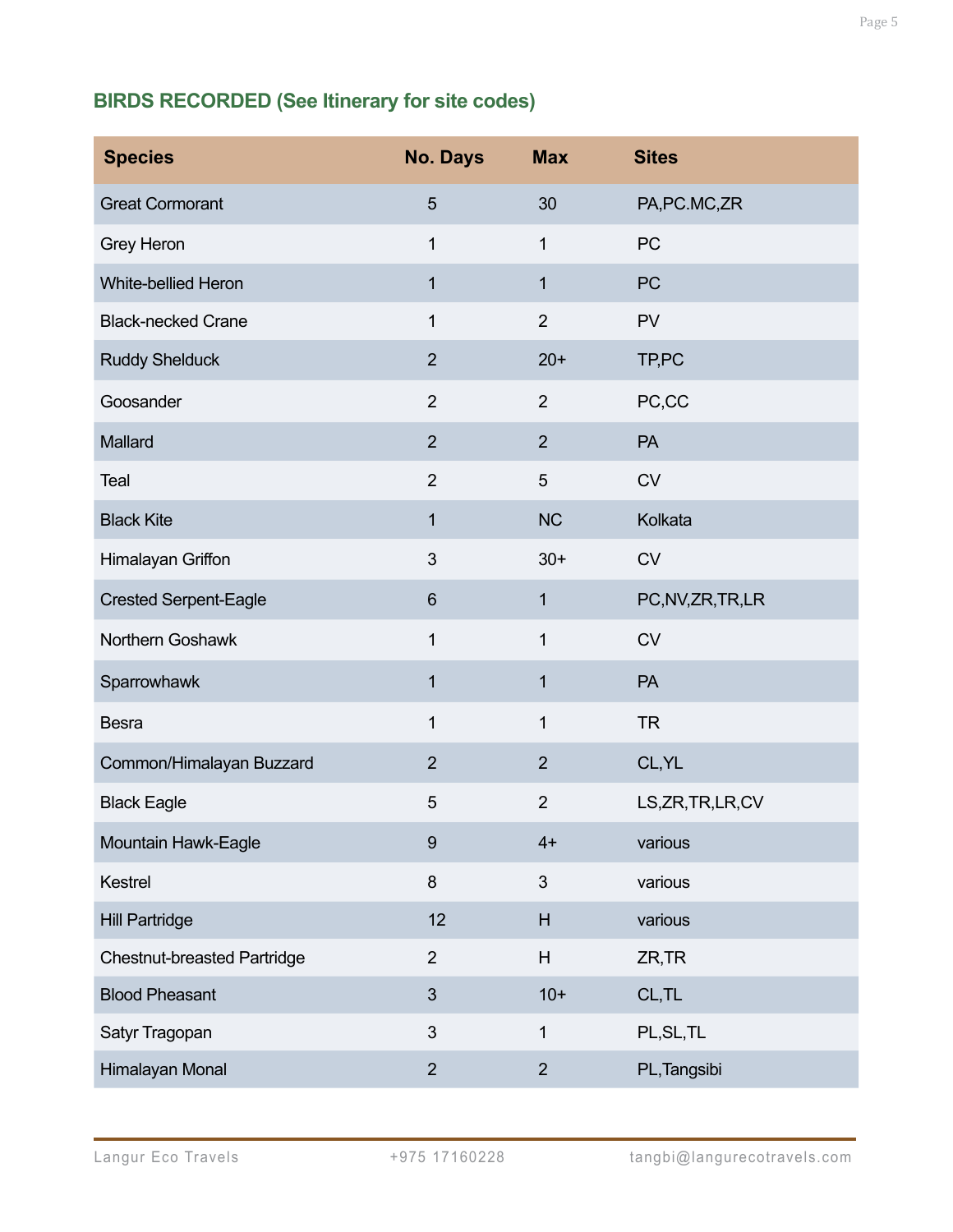| <b>Species</b>                          | <b>No. Days</b>         | <b>Max</b>     | <b>Sites</b>                      |
|-----------------------------------------|-------------------------|----------------|-----------------------------------|
| Kaleej Pheasant                         | 5                       | $15+$          | CL,LS,NV,ZR                       |
| Red Junglefowl                          | $\mathbf{1}$            | H              | <b>TR</b>                         |
| <b>Black-tailed Crake</b>               | 1                       | $\overline{2}$ | <b>TP</b>                         |
| Northern Lapwing                        | $\mathbf{1}$            | $\mathbf{1}$   | <b>TP</b>                         |
| <b>River Lapwing</b>                    | 3                       | $20+$          | PA, TP, PC                        |
| <b>Red-wattled Lapwing</b>              | $\mathbf{1}$            | $\overline{2}$ | PC                                |
| <b>Common Sandpiper</b>                 | $\overline{2}$          | 5              | TP, MC                            |
| <b>Ibisbill</b>                         | 3                       | $\overline{2}$ | PA,CC                             |
| Rock Pigeon                             | 12                      | $100+$         | various                           |
| Snow Pigeon                             | $\mathbf{1}$            | $50+$          | SG                                |
| <b>Oriental Turtle-Dove</b>             | 16                      | $50+$          | various                           |
| <b>Spotted Dove</b>                     | 5                       | 3              | PC, MC, ZR, TR                    |
| <b>Barred Cuckoo-Dove</b>               | 3                       | 10             | TS, ZR, LR                        |
| <b>Emerald Dove</b>                     | $\overline{2}$          | $\overline{2}$ | ZR, TR                            |
| Pin-tailed Green-Pigeon                 | $\overline{2}$          | 3              | <b>TR</b>                         |
| <b>Asian Koel</b>                       | 1                       | H              | Punakha                           |
| Asian Emerald Cuckoo                    | $\overline{2}$          | 1              | TS,TR                             |
| Large Hawk-Cuckoo                       | 9                       | $1+$           | various                           |
| Himalayan Cuckoo                        | 8                       | 1              | LG etc                            |
| Mountain Scops-Owl                      | 3                       | H              | ZR, TR, LR                        |
| <b>Collared Owlet</b>                   | 4                       | 1              | ZR, TR, LR                        |
| <b>Asian Barred Owlet</b>               | $\overline{\mathbf{4}}$ | $\mathbf{1}$   | TS, TR'LR                         |
| <b>Grey Nightjar</b>                    | 3                       | $\mathbf{1}$   | TS, TR, Ura                       |
| Himalayan Swiftlet                      | 3                       | $30+$          | CV,LR                             |
| Pacific/Fork-tailed Swift               | 6                       | $10+$          | various                           |
| Ward's Trogon                           | $\mathbf{1}$            | $\mathbf{1}$   | LG                                |
| Common Kingfisher<br>Langur Eco Travels | 1<br>+975 17160228      | $\mathbf{1}$   | PC<br>tangbi@langurecotravels.com |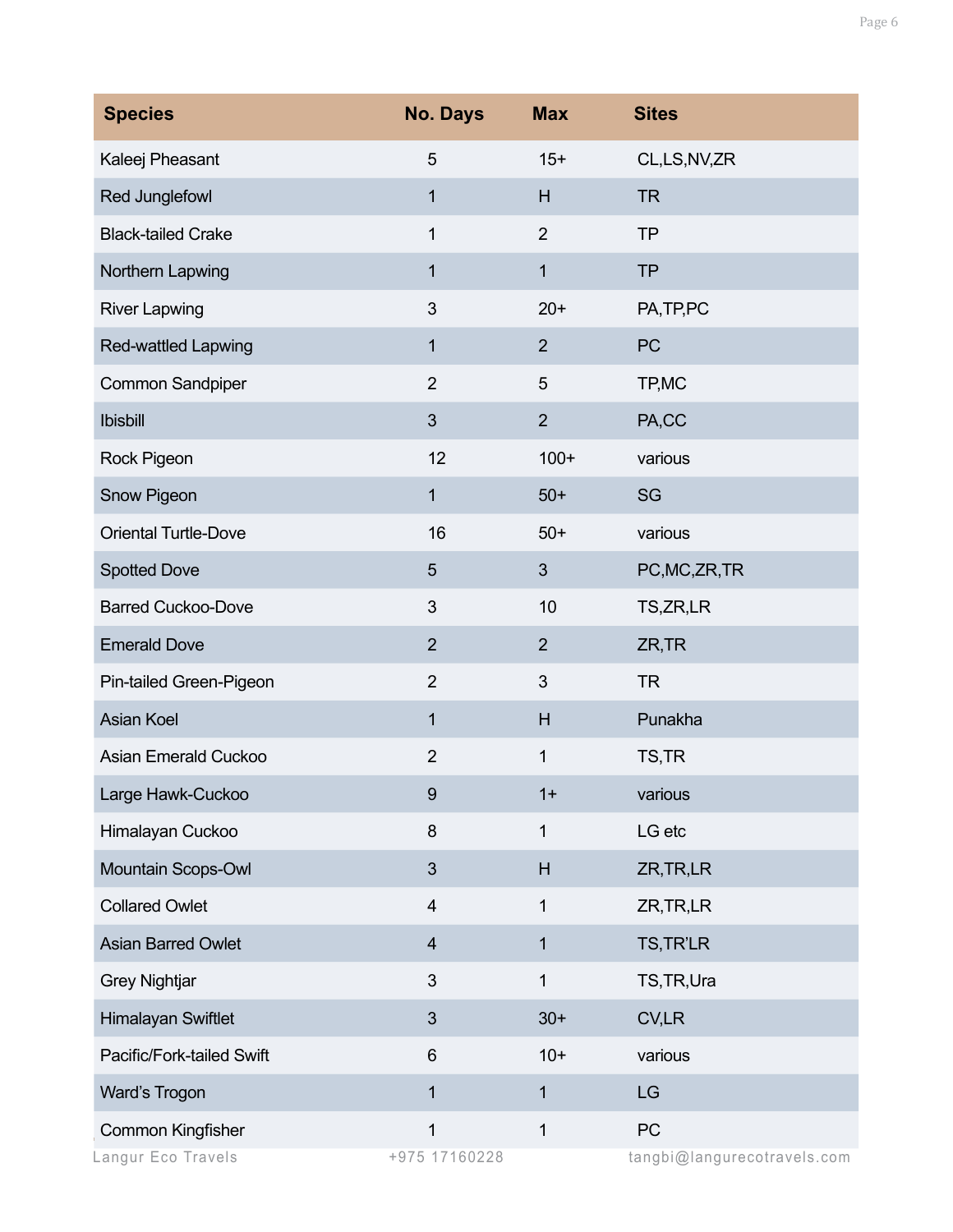| <b>Species</b>                       | <b>No. Days</b> | <b>Max</b>     | <b>Sites</b>                |
|--------------------------------------|-----------------|----------------|-----------------------------|
| White-throated Kingfisher            | 3               | 1              | PC, MC, TR                  |
| <b>Crested Kingfisher</b>            | $\overline{2}$  | 1              | MC, NV                      |
| <b>Blue-bearded Bee-eater</b>        | $\overline{2}$  | $\overline{2}$ | TR,LR                       |
| Hoopoe                               | 5               | $\overline{2}$ | PA, TR, LR                  |
| <b>Great Pied Hornbill</b>           | $\overline{2}$  | 10             | <b>TR</b>                   |
| Rufous-necked Hornbill               | 5               | 4              | TR,LR                       |
| <b>Great Barbet</b>                  | 13              | 6              | various                     |
| <b>Golden-throated Barbet</b>        | 8               | 10             | various                     |
| <b>Blue-throated Barbet</b>          | 4               | $5+$           | ZR, TR, NV                  |
| Yellow-rumped Honeyguide             | $\overline{2}$  | 3              | ZR,LR                       |
| Fulvous-breasted Woodpecker          | 1               | 1              | <b>TR</b>                   |
| Crimson-breasted Woodpecker          | 1               | 1              | <b>NV</b>                   |
| Darjeeling Woodpecker                | 1               | 1              | <b>DL</b>                   |
| Rufous-bellied Woodpecker            | 4               | 1              | CL, YL, DL                  |
| Rufous Woodpecker                    | 3               | 1              | ZR, TR, NV                  |
| Lesser Yellownape                    | 1               | 1              | <b>NV</b>                   |
| <b>Greater Yellownape</b>            | $\overline{7}$  | 3              | TS,ZR,TR,LR,LG              |
| Bay Woodpecker                       | 2               | $1+$           | NV,LG                       |
| <b>Barn Swallow</b>                  | 3               | $2+$           | PA, MC, CC                  |
| Nepal House Martin                   | $\overline{2}$  | $20+$          | ZR, Trongsa                 |
| <b>Asian House Martin</b>            | $\overline{2}$  | $10+$          | CV, Trongsa                 |
| Sand Martin                          | $\overline{2}$  | 1              | PA,CC                       |
| White Wagtail (alboides & leucopsis) | 11              | $30+$          | various                     |
| Olive-backed Pipit                   | 10              | 10             | various                     |
| <b>Rosy Pipit</b>                    | $\overline{2}$  | 6              | <b>PA</b>                   |
| <b>Black-winged Cuckoo-Shrike</b>    | 5               | $1+$           | NV,ZR                       |
| <b>Grey-chinned Minivet</b>          | $\overline{7}$  | $2+$           | TS, NV, TR, LR              |
| angur Eco Travels                    | +975 17160228   |                | tangbi@langurecotravels.com |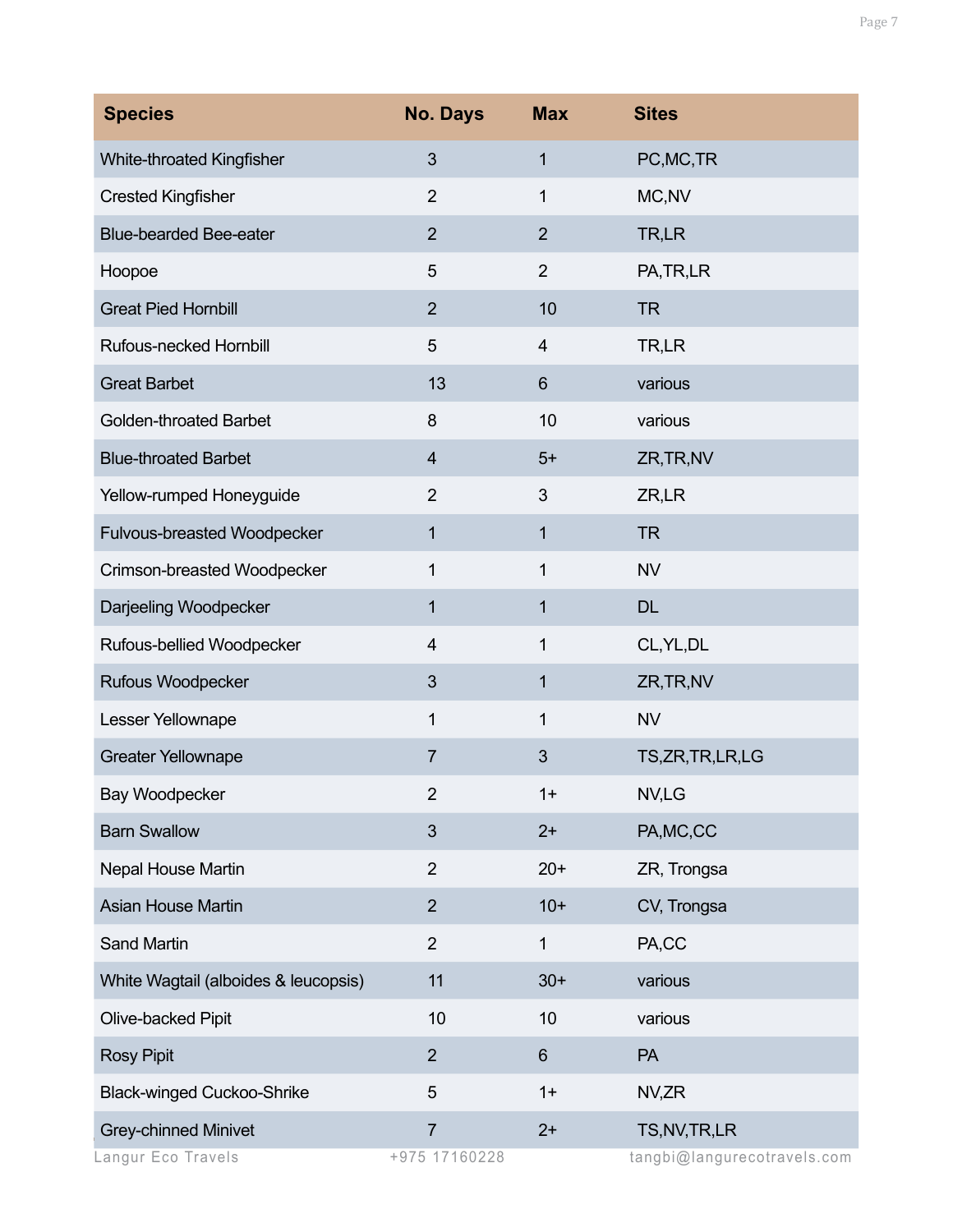| <b>Species</b>                  | <b>No. Days</b> | <b>Max</b>     | <b>Sites</b>       |
|---------------------------------|-----------------|----------------|--------------------|
| Long-tailed Minivet             | 8               | $6+$           | various            |
| <b>Short-billed Minivet</b>     | 1               | $\overline{2}$ | <b>LR</b>          |
| <b>Scarlet Minivet</b>          | 6               | $10+$          | TS, NV, ZR, TR, LR |
| Bar-winged Flycatcher-Shrike    | $\mathfrak{S}$  | 3              | NV,ZR              |
| <b>White-throated Fantail</b>   | 4               | $\overline{2}$ | <b>LR</b>          |
| <b>Yellow-bellied Fantail</b>   | 8               | $6\phantom{1}$ | various            |
| <b>Striated Bulbul</b>          | 3               | $20+$          | TR,LR              |
| <b>Black-crested Bulbul</b>     | $\overline{2}$  | $\overline{2}$ | <b>TR</b>          |
| <b>Red-vented Bulbul</b>        | 8               | $100+$         | various            |
| <b>White-throated Bulbul</b>    | $\overline{2}$  | $20+$          | <b>TR</b>          |
| Ashy Bulbul                     | $\overline{2}$  | 5              | <b>TR</b>          |
| <b>Mountain Bulbul</b>          | $\overline{7}$  | $6+$           | TS, NV, ZR, TR, LR |
| Himalayan Black Bulbul          | 11              | 50             | various            |
| Orange-bellied Leafbird         | 6               | $5+$           | TS, NV, ZR, TR     |
| Long-tailed Shrike              | 8               | $5+$           | various            |
| Grey-backed Shrike              | 8               | 3              | various            |
| <b>Brown Dipper</b>             | $\overline{2}$  | 5              | TS, NV             |
| <b>Altai Accentor</b>           | 1               | $30+$          | <b>PL</b>          |
| <b>Alpine Accentor</b>          | $\overline{2}$  | $\overline{2}$ | <b>TL</b>          |
| <b>Rufous-breasted Accentor</b> | $\overline{2}$  | $20+$          | PA, YL             |
| Long-billed Thrush              | 1               | 1              | <b>ZR</b>          |
| Dusky Thrush                    | 1               | $\overline{2}$ | <b>CL</b>          |
| Dark-throated Thrush            | 1               | $20+$          | CL                 |
| <b>White-collared Blackbird</b> | 10              | $12+$          | various            |
| Grey-winged Blackbird           | 1               | 1              | LG                 |
| <b>Blue Whistling-Thrush</b>    | 15              | $100+$         | various            |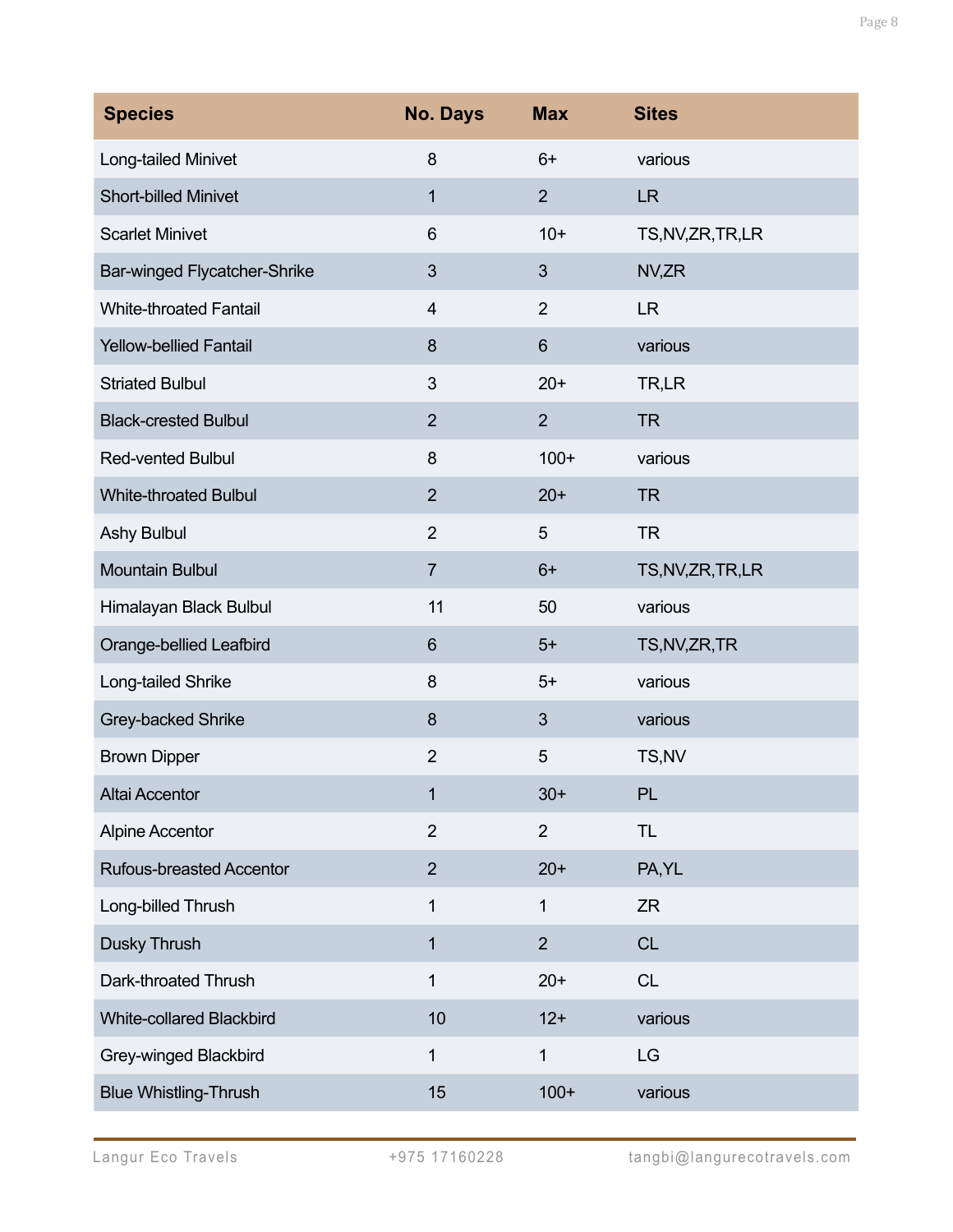| <b>Species</b>                      | <b>No. Days</b>         | <b>Max</b>     | <b>Sites</b>   |
|-------------------------------------|-------------------------|----------------|----------------|
| Rufous-gorgeted Flycatcher          | 10                      | 6              | various        |
| Little Pied Flycatcher              | 6                       | $6\phantom{1}$ | TS, TR, LR     |
| <b>Ultramarine Flycatcher</b>       | 4                       | $\overline{4}$ | NV, TR, LR, LG |
| Verditer Flycatcher                 | 13                      | $10+$          | various        |
| Large Niltava                       | $\overline{7}$          | $2+$           | TS, ZR, TR, LR |
| <b>Small Niltava</b>                | $\mathfrak{S}$          | $\overline{2}$ | TS, NV, TR     |
| Pale Blue Flycatcher                | 1                       | 1              | <b>ZR</b>      |
| <b>Blue-throated Flycatcher</b>     | $\overline{2}$          | $\overline{2}$ | NV,ZR          |
| Grey-headed Canary-Flycatcher       | 10                      | $10+$          | various        |
| <b>Chestnut-bellied Rock-Thrush</b> | 6                       | $3+$           | TS, NV, LR     |
| <b>Blue-headed Rock-Thrush</b>      | 6                       | 10             | NV,ZR,TR,LR    |
| <b>Blue Rock-Thrush</b>             | 1                       | 1              | <b>ZR</b>      |
| Lesser Shortwing                    | 1                       | $\overline{2}$ | <b>LR</b>      |
| Himalayan Bluetail                  | 1                       | $6\phantom{1}$ | <b>CL</b>      |
| Rufous-breasted Bush-Robin          | 1                       | 1              | <b>ZR</b>      |
| Oriental Magpie-Robin               | $\overline{\mathbf{4}}$ | $5+$           | PC, MC, TR, LR |
| <b>Black Redstart</b>               | 1                       | 1              | <b>ZR</b>      |
| <b>White-throated Redstart</b>      | 1                       | 1              | <b>CL</b>      |
| Hodgson's Redstart                  | 15                      | $6+$           | various        |
| <b>Blue-fronted Redstart</b>        | 6                       | $10+$          | various        |
| White-capped Water-Redstart         | 11                      | 6              | various        |
| <b>Plumbeous Redstart</b>           | 11                      | $6\phantom{1}$ | various        |
| <b>Blue-fronted Robin</b>           | 1                       | H              | <b>LR</b>      |
| <b>Little Forktail</b>              | 1                       | $\overline{2}$ | ZR             |
| Slaty-backed Forktail               | 1                       | $\overline{2}$ | <b>TS</b>      |
| <b>Spotted Forktail</b>             | 1                       | 1              | LG             |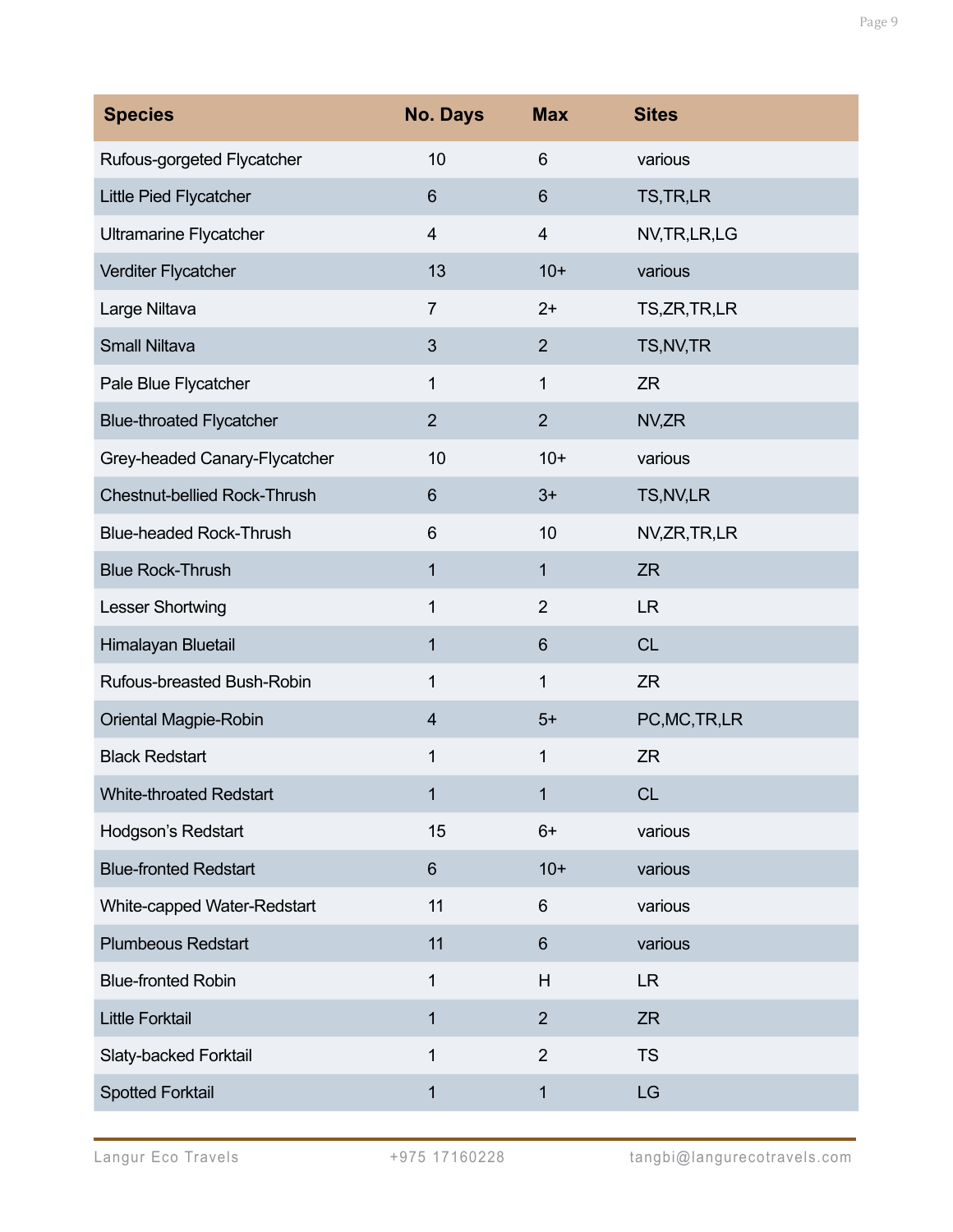| <b>Species</b>                           | <b>No. Days</b> | <b>Max</b>     | <b>Sites</b>           |
|------------------------------------------|-----------------|----------------|------------------------|
| Stonechat                                | $\overline{2}$  | $\overline{2}$ | PA,PC                  |
| <b>Grey Bushchat</b>                     | 9               | $6+$           | various                |
| White-throated Laughing-Thrush           | 9               | $6+$           | various                |
| White-crested Laughing-Thrush            | $\overline{4}$  | 8              | ZR, TR, LR             |
| Lesser Necklaced Laughing-Thrush         | $\mathbf{1}$    | $\mathbf{1}$   | <b>ZR</b>              |
| <b>Striated Laughing-Thrush</b>          | 12              | $5+$           | various                |
| Rufous-necked Laughing-Thrush            | $\overline{2}$  | $10+$          | ZR,LR                  |
| Grey-sided Laughing-Thrush               | $\mathbf{1}$    | $10+$          | <b>LR</b>              |
| Rufous-chinned Laughing-Thrush           | $\overline{2}$  | $\mathbf{1}$   | NV,TR                  |
| Spotted Laughing-Thrush                  | $\mathbf{1}$    | 1              | <b>CL</b>              |
| Bhutan Laughing-Thrush                   | 3               | $6+$           | NV,ZR,TR               |
| <b>Blue-winged Laughing-Thrush</b>       | 1               | 1              | <b>TR</b>              |
| Scaly Laughing-Thrush                    | 1               | 6              | <b>LR</b>              |
| <b>Black-faced Laughing-Thrush</b>       | $\overline{7}$  | 10             | CL, NV, PL, YL, TL, DL |
| Red-headed Laughing-Thrush               | 4               | $\overline{2}$ | DL, YL, TL             |
| Himalayan Cutia                          | $\overline{2}$  | 4              | <b>ZR</b>              |
| Rusty-cheeked Scimitar-Babbler           | $\overline{2}$  | $\overline{4}$ | TR,LR                  |
| White-browed Scimitar-Babbler            | 1               | 1              | <b>TR</b>              |
| <b>Streak-breasted Scinmitar-Babbler</b> | 5               | 5              | NV,ZR,TR               |
| Long-billed Wren-Babbler                 | $\mathbf{1}$    | H              | <b>LR</b>              |
| Scaly-breasted Wren-Babbler              | $\mathbf{1}$    | $1+$           | <b>TS</b>              |
| Rufous-throated Wren-Babbler             | 3               | $1+$           | <b>LR</b>              |
| Spotted Wren-Babbler                     | 3               | $\mathbf 1$    | NV,ZR,TR               |
| Sikkim Wedge-billed Wren-Babbler         | $\mathbf{1}$    | H              | <b>LR</b>              |
| Rufous-capped Babbler                    | 6               | 6              | LS, ZR, LR             |
| Golden Babbler                           | $\overline{4}$  | $2+$           | TR,LR                  |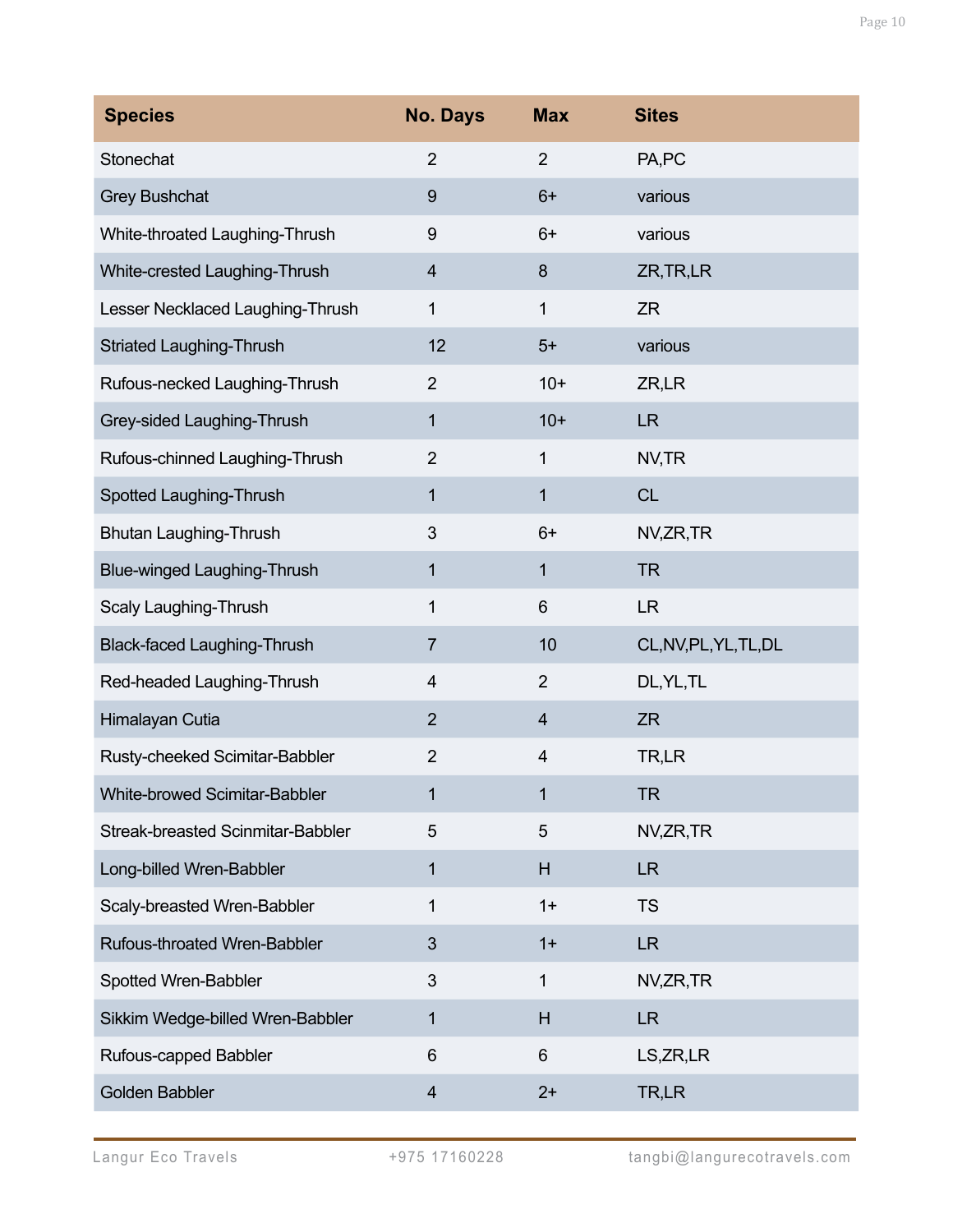| <b>Species</b>                          | <b>No. Days</b> | <b>Max</b>              | <b>Sites</b>       |
|-----------------------------------------|-----------------|-------------------------|--------------------|
| Grey-throated Babbler                   | 1               | 1                       | <b>ZR</b>          |
| <b>White-hooded Babbler</b>             | 1               | $6+$                    | <b>TR</b>          |
| Silver-eared Mesia                      | 1               | $20+$                   | <b>ZR</b>          |
| <b>Rusty-fronted Barwing</b>            | $\overline{4}$  | $20+$                   | TS, ZR, LR         |
| Hoary-throated Barwing                  | $\mathfrak{S}$  | $4+$                    | LS, YL, TL         |
| <b>Blue-winged Minla</b>                | 1               | $5+$                    | <b>TR</b>          |
| <b>Chestnut-tailed Minla</b>            | 6               | $5+$                    | LS, CV, ZR, YL, LR |
| <b>Red-tailed Minla</b>                 | $\overline{2}$  | 3                       | LS, TR             |
| Golden-breasted Fulvetta                | $\mathfrak{S}$  | $2+$                    | <b>LR</b>          |
| <b>Yellow-throated Fulvetta</b>         | 2               | $20+$                   | <b>LR</b>          |
| Rufous-winged Fulvetta                  | 6               | $10+$                   | LS, PL, YL, LR     |
| <b>White-browed Fulvetta</b>            | $\overline{7}$  | $10+$                   | CL, NV, PL, YL, TL |
| <b>Nepal Fulvetta</b>                   | $\overline{4}$  | $\overline{2}$          | TS, TR, LR         |
| <b>Rufous Sibia</b>                     | 14              | 20                      | various            |
| <b>Striated Yuhina</b>                  | 1               | $30+$                   | <b>TR</b>          |
| White-naped Yuhina                      | $\mathbf{1}$    | $10+$                   | <b>LR</b>          |
| <b>Whiskered Yuhina</b>                 | 12              | $20+$                   | various            |
| <b>Stripe-throated Yuhina</b>           | 10              | $30+$                   | various            |
| Rufous-vented Yuhina                    | 5               | $25+$                   | PL, YL, TL         |
| <b>Black-chinned Yuhina</b>             | 3               | $20+$                   | ZR, TR             |
| <b>Great Parrotbill</b>                 | 1               | 2                       | <b>PL</b>          |
| <b>Brown Parrotbill</b>                 | $\overline{2}$  | $\overline{\mathbf{4}}$ | PL, YL             |
| <b>Black-throated Parrotbill</b>        | 1               | 6                       | <b>LR</b>          |
| <b>Greater Rufous-headed Parrotbill</b> | 3               | $10+$                   | <b>LR</b>          |
| <b>Species</b>                          | <b>No.Days</b>  | Max.                    | <b>Sites</b>       |
| <b>Black-headed Shrike-Babbler</b>      | 1               | 1                       | <b>LR</b>          |

Page 11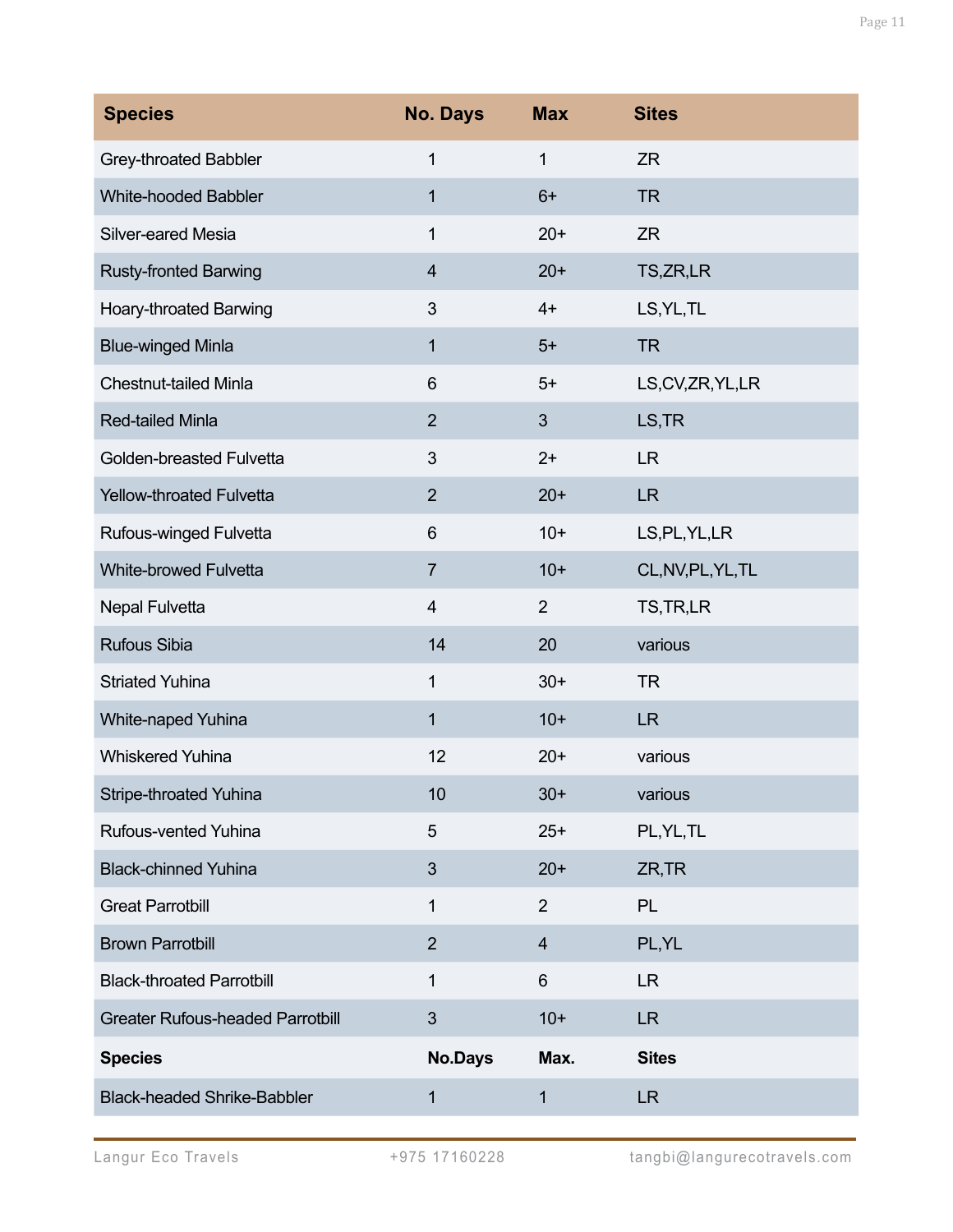| <b>Species</b>                    | <b>No. Days</b>         | <b>Max</b>     | <b>Sites</b>   |
|-----------------------------------|-------------------------|----------------|----------------|
| White-browed Shrike-Babbler       | $6\phantom{1}$          | $5+$           | NV,ZR,LR       |
| <b>Black-eared Shrike-Babbler</b> | 3                       | $\mathbf 1$    | YL,LR          |
| <b>White-bellied Erpornis</b>     | 1                       | 3              | <b>TR</b>      |
| Wren                              | 1                       | $\mathbf{1}$   | <b>TL</b>      |
| <b>Striated Prinia</b>            | 3                       | $\overline{2}$ | ZR,LR          |
| <b>Black-throated Prinia</b>      | 1                       | $2+$           | <b>ZR</b>      |
| Common Tailorbird                 | 1                       | $\mathbf{1}$   | <b>ZR</b>      |
| <b>Chestnut-headed Tesia</b>      | 1                       | H              | <b>LR</b>      |
| Slaty-bellied Tesia               | 3                       | H              | TS,LR          |
| Grey-bellied Tesia                | 3                       | $\mathbf{1}$   | LR, Trongsa    |
| Grey-sided Bush-Warbler           | 4                       | 1              | LR,LR          |
| Brownish-flanked Bush-Warbler     | $\overline{4}$          | $\mathbf{1}$   | LS, ZR, LR     |
| Yellowish-bellied Bush-Warbler    | 1                       | $\overline{2}$ | <b>YL</b>      |
| <b>Tickell's Leaf-Warbler</b>     | $\overline{4}$          | $\overline{4}$ | ZR, TR, LR     |
| <b>Rufous-faced Warbler</b>       | 1                       | $\overline{4}$ | <b>TR</b>      |
| <b>Buff-barred Warbler</b>        | 1                       | $5+$           | <b>TL</b>      |
| Ashy-throated Warbler             | $\overline{4}$          | $5+$           | DL, YL, TL     |
| Lemon-rumped Leaf-Warbler         | 6                       | 3              | CV, ZR, YL, LR |
| Large-billed Leaf-Warbler         | 1                       | $\mathbf{1}$   | <b>ZR</b>      |
| <b>Blyth's Leaf-Warbler</b>       | $\boldsymbol{9}$        | 10             | various        |
| Yellow-vented Warbler             | 1                       | $\mathbf{1}$   | <b>ZR</b>      |
| Grey-hooded Warbler               | $\boldsymbol{9}$        | $6+$           | various        |
| Whistler's Warbler                | $\overline{\mathbf{4}}$ | $\mathbf{1}$   | LS, NV, LR     |
| Grey-cheeked Warbler              | 3                       | $10+$          | <b>LR</b>      |
| <b>Chestnut-crowned Warbler</b>   | $6\phantom{1}$          | 4              | NV,CV,ZR,LR    |
| <b>Broad-billed Warbler</b>       | $\overline{2}$          | $\overline{2}$ | ZR,LR          |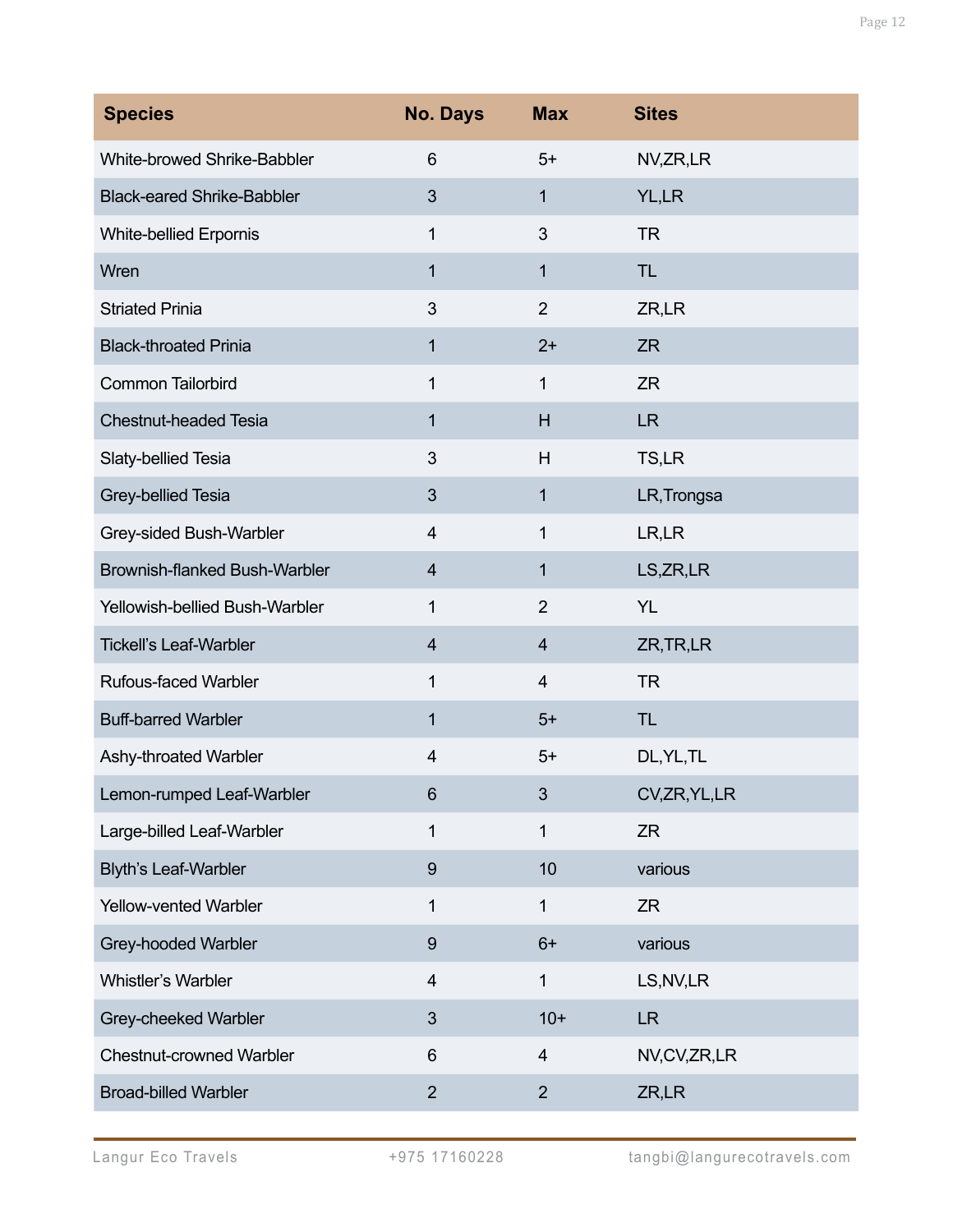| <b>Species</b>                    | <b>No. Days</b>         | <b>Max</b>     | <b>Sites</b>       |
|-----------------------------------|-------------------------|----------------|--------------------|
| <b>Black-faced Warbler</b>        | 3                       | $20+$          | ZR,LR              |
| <b>Black-throated Tit</b>         | 6                       | $6\phantom{1}$ | NV, TR, LR, YL     |
| Rufous-fronted Tit                | 3                       | 10             | YL, TL             |
| Fire-capped Tit                   | 1                       | $50+$          | <b>NV</b>          |
| Rufous-vented Tit                 | $\overline{7}$          | $10+$          | CL, PL, TL, YL, DL |
| Coal Tit                          | 5                       | $20+$          | CL, TL, YL, DL     |
| Grey-crested Tit                  | 3                       | $10+$          | CL, DL             |
| Green-backed Tit                  | 15                      | $10+$          | various            |
| Yellow-cheeked Tit                | 1                       | 6              | <b>TR</b>          |
| <b>Sultan Tit</b>                 | $\overline{2}$          | $\overline{2}$ | TR,ZR              |
| Yellow-browed Tit                 | 4                       | $\overline{2}$ | NV,CV,YL,DL        |
| <b>Chestnut-bellied Nuthatch</b>  | 3                       | $\overline{2}$ | NV,ZR              |
| <b>White-tailed Nuthatch</b>      | 8                       | $10+$          | various            |
| <b>Beautiful Nuthatch</b>         | 1                       | $\overline{2}$ | <b>TR</b>          |
| Wallcreeper                       | 1                       | 1              | PA                 |
| Himalayan/Eurasian Treecreeper    | $\overline{2}$          | $\overline{2}$ | PL,TL              |
| <b>Rusty-flanked Treecreeper</b>  | $\sqrt{3}$              | $2+$           | LR, YL, DL         |
| <b>Brown-throated Treecreeper</b> | 1                       | H              | <b>LR</b>          |
| Fire-breasted Flowerpecker        | 6                       | $10+$          | various            |
| Mrs Gould's Sunbird               | 8                       | $6\phantom{1}$ | various            |
| <b>Green-tailed Sunbird</b>       | 10                      | $20+$          | various            |
| <b>Black-throated Sunbird</b>     | $\overline{4}$          | $5+$           | TS, TR, TL, LR     |
| <b>Crimson Sunbird</b>            | 1                       | 1              | <b>ZR</b>          |
| <b>Streaked Spiderhunter</b>      | $\overline{\mathbf{4}}$ | $\mathfrak{S}$ | ZR, TR, LR         |
| Oriental White-eye                | 6                       | $20+$          | various            |
| <b>Crested Bunting</b>            | 1                       | $\overline{2}$ | <b>ZR</b>          |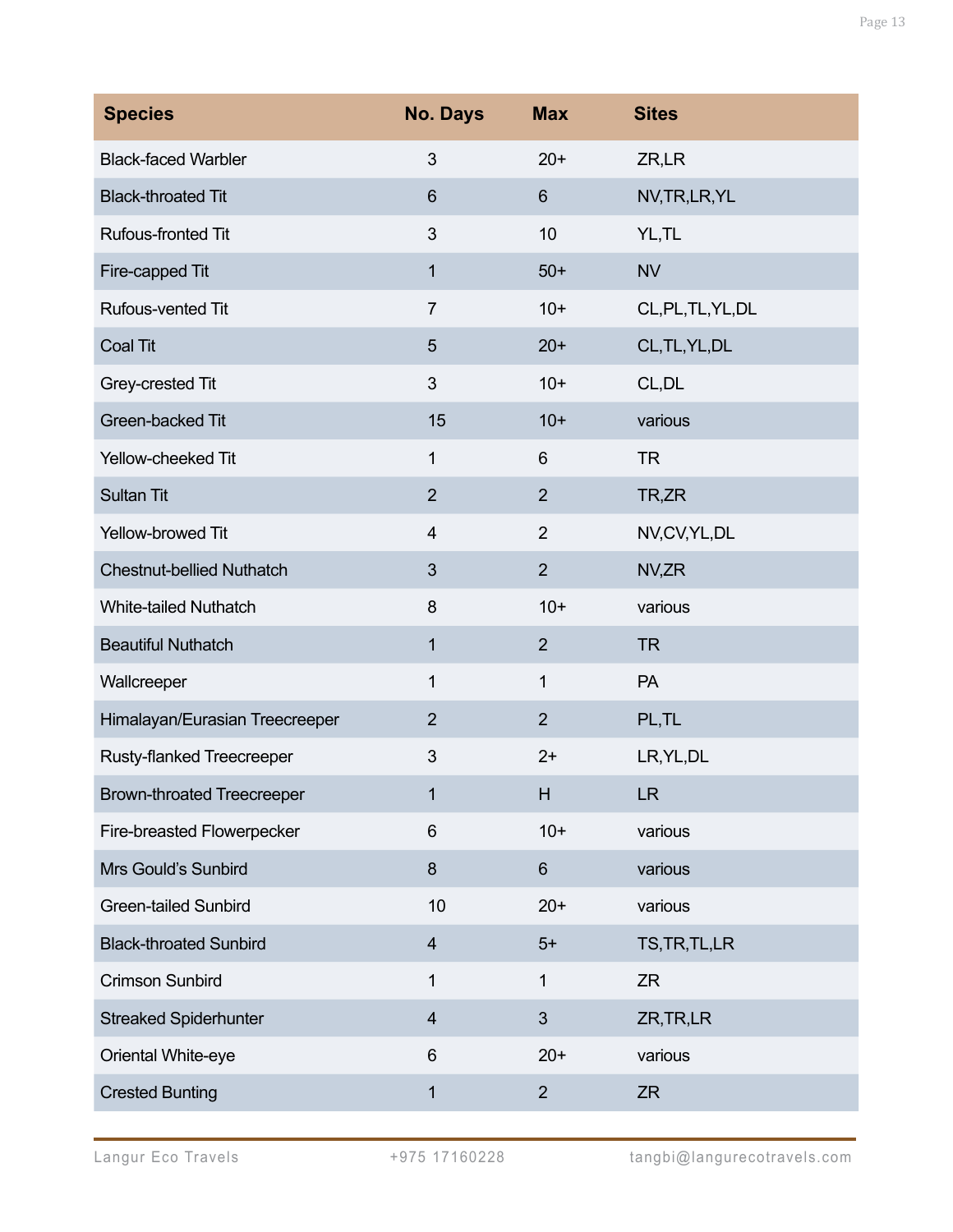| <b>Species</b>                  | <b>No. Days</b>         | <b>Max</b>              | <b>Sites</b>   |
|---------------------------------|-------------------------|-------------------------|----------------|
| Yellow-breasted Greenfinch      | $\overline{4}$          | 15                      | CL, ZR, LR     |
| Crimson-browed Finch            | 1                       | $\mathbf{1}$            | PL             |
| Plain Mountain-Finch            | 1                       | $10+$                   | <b>YL</b>      |
| <b>Blandford's Rosefinch</b>    | 1                       | 3                       | <b>DL</b>      |
| Dark-breasted Rosefinch         | 1                       | $10+$                   | <b>YL</b>      |
| Dark-rumped Rosefinch           | 1                       | $\mathbf{1}$            | <b>DL</b>      |
| White-browed Rosefinch          | 3                       | $\overline{2}$          | CL, YL, TL     |
| Crimson-browed Finch            | 1                       | $\mathbf{1}$            | <b>PL</b>      |
| <b>Scarlet Finch</b>            | 3                       | $5+$                    | ZR,LR          |
| <b>Red Crossbill</b>            | 1                       | $10+$                   | <b>CL</b>      |
| Red-headed Bullfinch            | $\overline{\mathbf{4}}$ | $5+$                    | TL, YL, DL     |
| Grey-headed Bullfinch           | 1                       | 3                       | <b>CL</b>      |
| <b>Collared Grosbeak</b>        | $\mathbf 2$             | 6                       | CL, YL         |
| Spot-winged Grosbeak            | 1                       | $\mathbf{1}$            | <b>DL</b>      |
| White-winged Grosbeak           | 5                       | $20+$                   | CL, YL, TL, DL |
| Scaly-breasted Munia            | 1                       | $10+$                   | <b>MC</b>      |
| <b>Russet Sparrow</b>           | 9                       | $20+$                   | various        |
| <b>Tree Sparrow</b>             | 9                       | $20+$                   | various        |
| Spot-winged Starling            | 1                       | $\mathbf{1}$            | <b>ZR</b>      |
| <b>Chestnut-tailed Starling</b> | 1                       | 10                      | Trongsa        |
| <b>Asian Pied Starling</b>      | 1                       | <b>NC</b>               | Kolkata        |
| Common Myna                     | 6                       | $30+$                   | various        |
| Maroon Oriole                   | $\overline{4}$          | $\overline{2}$          | TS, NV, ZR     |
| <b>Black Drongo</b>             | 12                      | $10+$                   | various        |
| Ashy Drongo                     | 8                       | $10+$                   | various        |
| Lesser Racket-tailed Drongo     | $\overline{4}$          | $\overline{\mathbf{4}}$ | ZR,LR          |